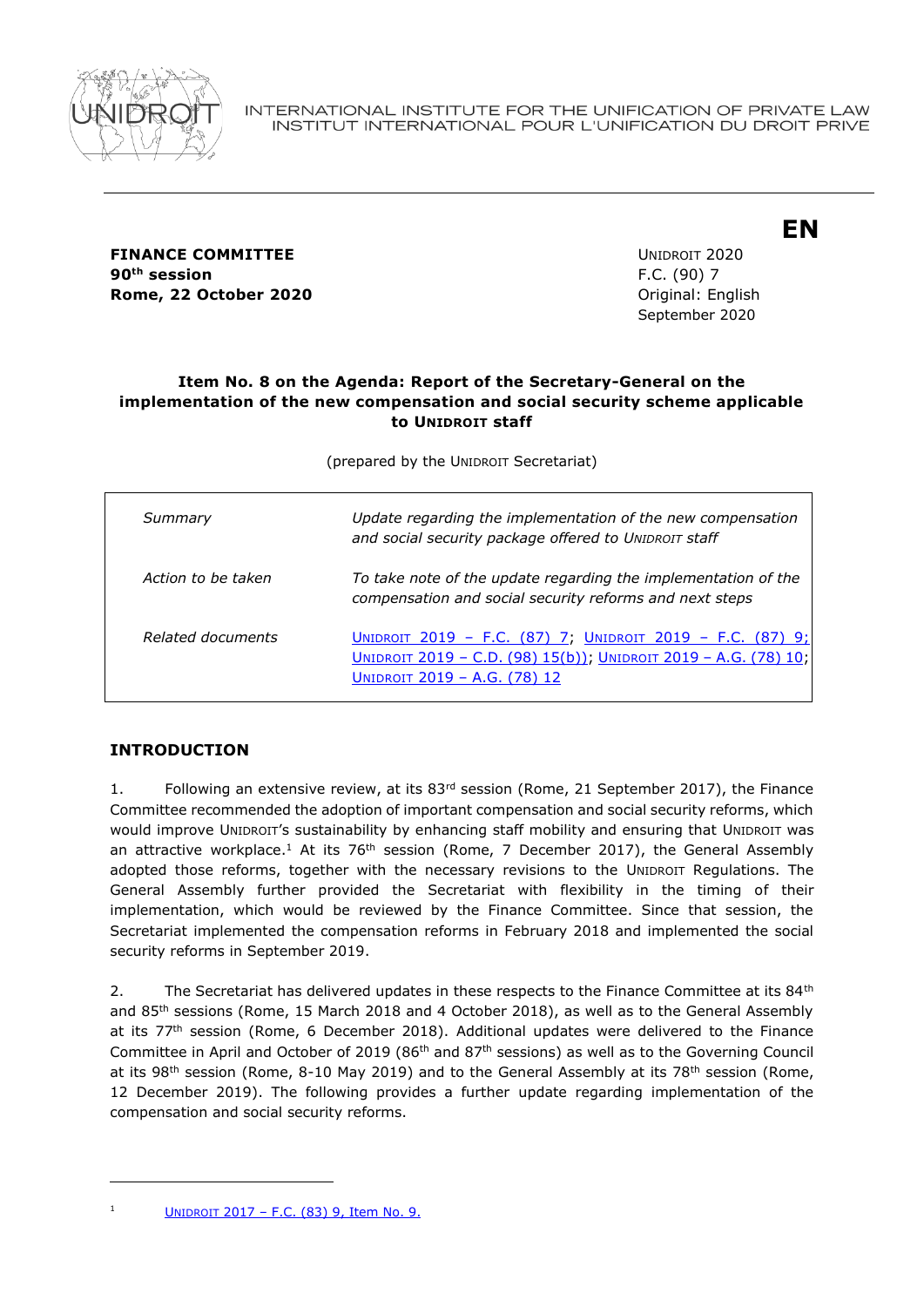# **I. IMPLEMENTATION OF THE COMPENSATION AND SOCIAL SECURITY REFORMS**

# **A. Compensation**

3. Since the 76<sup>th</sup> session of the General Assembly, the Secretariat has continued to keep the Finance Committee, General Assembly, and the Governing Council apprised of the procedure used to implement the reform.

4. At the Finance Committee's 86<sup>th</sup> session (Rome, 4 April 2019), the Secretariat provided the Finance Committee with a chart comparing net salaries for all categories and grades across common family situations. At that session, the Finance Committee requested a detailed explanation of the methodology which had been utilised in the preparation of the Chart, including the date on which the currency rates had been calculated, and the applied multiplier for post adjustment payments.

5. Regarding compensation for General Service Staff, the Secretariat notes that the chart calculations are based on the net salaries provided by the United Nations applicable to General Service Staff posted in Rome, as published on 1 April 2018 (available at the following link: [https://www.un.org/Depts/OHRM/salaries\\_allowances/salaries/italy.htm\)](https://www.un.org/Depts/OHRM/salaries_allowances/salaries/italy.htm). As the salaries are already provided in Euro, no post adjustment multiplier applies.

6. Regarding compensation for Professional Staff and higher categories, the Secretariat would recall that the table was prepared on the basis of the net salaries provided by the United Nations applicable to Professional Staff and Higher Categories provided by the International Civil Service Commission (ICSC) as of 1 January 2019 (available at the following link: <https://icsc.un.org/Home/GetDataFile/5497> ). The post adjustment multiplier for duty station Rome, along with the applicable official UN rate of exchange (from USD to EUR), were likewise taken as at 1 January 2019 from the ICSC website (available here: [https://icsc.un.org/Resources/COLD/](https://icsc.un.org/Resources/COLD/PostAdjustmentReports/History/pah_frm.htm) [PostAdjustmentReports/History/pah\\_frm.htm\)](https://icsc.un.org/Resources/COLD/PostAdjustmentReports/History/pah_frm.htm), respectively 34.6 and 0.871.

7. Further details regarding the United Nations methodology for surveys at duty stations other than Headquarters is available on the ICSC website (https://www.un.org/Depts/OHRM/salaries [allowances/salaries/icsc2012.pdf](https://www.un.org/Depts/OHRM/salaries_allowances/salaries/icsc2012.pdf) ).

8. The Finance Committee, at its  $87<sup>th</sup>$  session (Rome, 10 October 2019), considered the information provided on the comparative methodology to be adequate and sufficient.

## **B. Social Security Reforms**

9. In September 2019, the Secretariat completed the process of implementation of the new pension plan and health coverage, and hereby provides the following updates:

• *Pension Fund*: The Secretariat has held several calls with the International Service for Remunerations and Pensions (ISRP)<sup>2</sup> to negotiate the annual administration fee of the fund, which, in its orginal proposal, was quoted at a minimum of €23,000.<sup>3</sup> In light of UNIDROIT's unique position in terms of number of staff and initial contributions, the ISRP proposed terms that would ensure sustainability of the fund, based on conservative assumptions, as well as a lower rate of administration fees. At a first stage, the ISRP proposed to place the incoming contributions in a collections account, yielding a low return but bearing no financial risk (i.e. preservation of capital). In its second phase of implementation, when the fund reaches a threshold amount

 $\overline{2}$ ISRP is a common service platform for both the six Co-ordinated Organisations (NATO, ESA, EUMETSAT, ECMWF, Council of Europe, OECD) and Associated Organisations), providing services for their pension schemes and remuneration policies.

<sup>3</sup> In addition to that fee, there would also have been an annual asset management fee of 0.20-0.25% of the managed assets.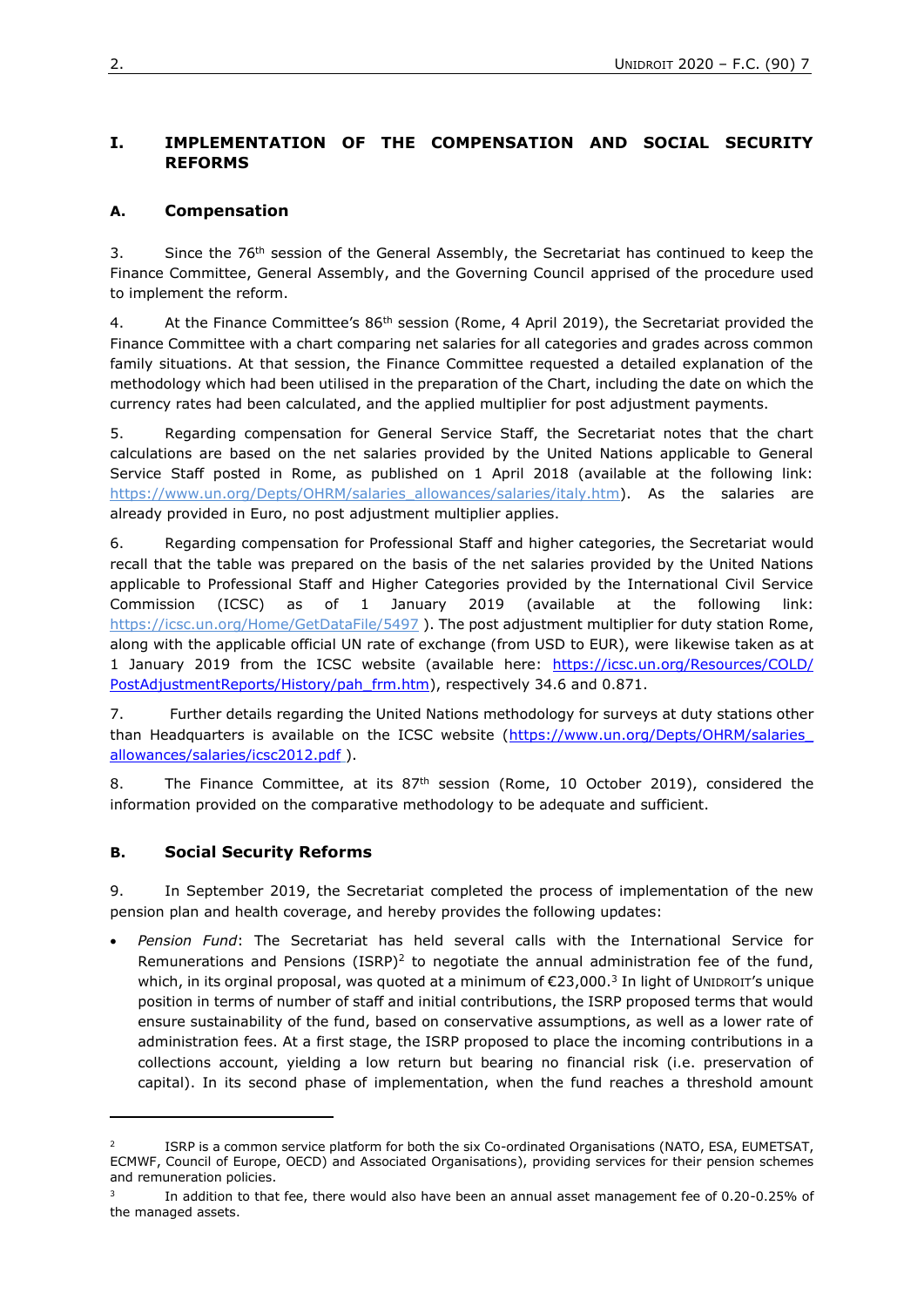(estimated at €500,000.00), expected to occur by Year 3 according to projections, the assets would move towards a full Strategic Asset Allocation (SAA), implemented through selected mutual funds, and expected to return 5.05% per year (nominal) over the long term. In light of the limited reporting costs this sort of arrangement would entail, the ISRP offered to waive those costs and retain only an annual fee reflecting 0.5% of the assets (minimum of €12,000), plus the fees owed to the Secretariat of the Committee for the Administration of Funds (equal to €6,461.60) for the first three years. In light of these important developments, the Secretariat, as reported at the  $87<sup>th</sup>$  session of the Finance Committee, signed the Memorandum of Agreeement with the ISRP, effective as of 1 September 2019.

- *Report of the CAF*: Further details regarding the management of the pension fund are available in the Report of the ISRP – CAF (Committee for the Administration of Funds) (Annexe I). The Report covers access to investment vehicles (mutual funds and saving accounts), simulation of fund flows and methodological aspects, investment recommendation, and procedures for treasury management during the first investment period, and also contains a proposal which was submitted to and approved by the Governing Council (see action to be taken under para 10 below):
- *Health Insurance*: Having obtained a favourable quote from AXA, an insurance provider that has improved coverage compared to the Allianz "Silver" quotation adopted by the General Assembly, at a lower cost, and not having obtained any update or counter offer from Allianz, the Secretariat has finalised the conditions of coverage for those staff members that have chosen to opt into the new system with AXA. The final Insurance Policy, in effect as of September 2019, was presented to the Finance Committee at its  $87<sup>th</sup>$  session and approved by the General Assembly at its  $78<sup>th</sup>$ session.

## **II. ACTION TO BE TAKEN**

10. *The Secretariat requests that the Finance Committee take note of this update regarding the implementation of the new compensation and social security scheme applicable to UNIDROIT staff. The Finance Committee is also requested to take note of the proposal made in the Report of the ISRP – CAF (Committee for the Administration of Funds)* (**Annexe I**)*, and to provide its views and approval of said proposal.* 

#### *CAF PROPOSAL APPROVED BY THE GOVERNING COUNCIL:*

*1. The CAF proposes to the Governing Council of UNIDROIT to retain the proposal made in this document to proceed with the investment of the Fund in two stages, i.e. to initially invest the incoming contributions to the Fund in treasury until the Fund reaches EUR 500k, and in a second stage move the assets towards a portfolio invested in financial markets. The strategy to adopt in this second stage will be presented for approval in due time before this change.* 

*2. The treasury investments of the first stage shall comply with the policy described in the Procedures for Treasury Management set out in this document.*